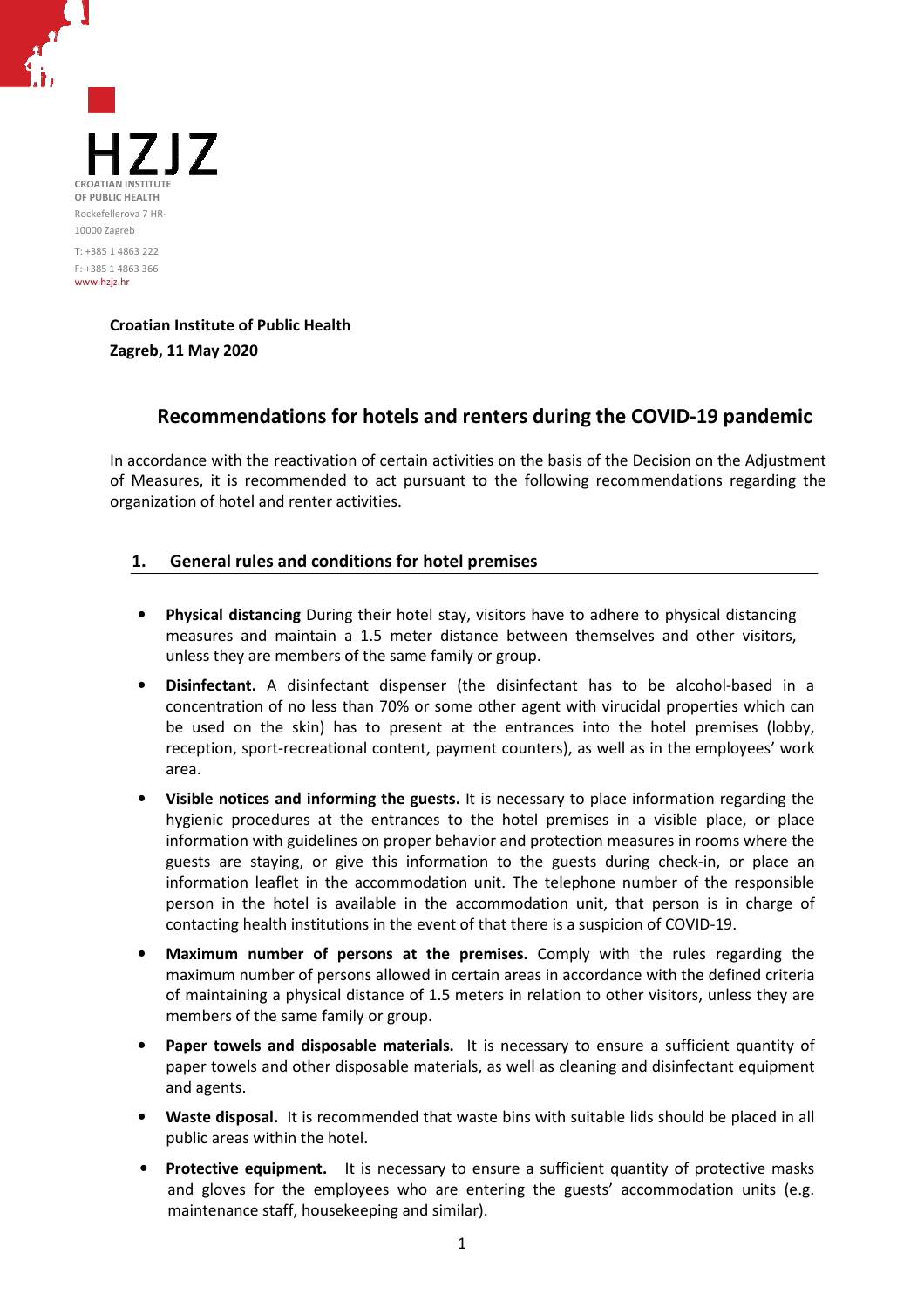1717 CROATIAN INSTITUT **OF PUBLIC HEALTH** Rockefellerova 7 HR-10000 Zagreb T: +385 1 4863 222 F: +385 1 4863 366

www.hzjz.hr

• **Adhere to all general and hygienic measures.** Instructions for cleaning and disinfecting are available at the following links: No COVID-19 patients: https://www.hzjz.hr/wpcontent/uploads/2020/03/Ciscenje-i-dezinfekcija-prostorije-bez-oboljelih-od-COVID-19- 2.4.2020..pdf. Persons who are suspected to have or who have COVID-19: https://www.hzjz.hr/wp- content/uploads/2020/03/Ciscenje-i-dezinfekcija-prostora-ukojima-je-boravila-osoba-pod-sumnjom- COVID-19-2.4.2020..pdf. Other general measures for preventing the spread of COVID-19 are available at: https://www.hzjz.hr/wpcontent/uploads/2020/03/Dodatne-upute-za- pojedince-kolektive-i-poslodavce.pdf

#### **2. Reception, lobby and other public areas**

- **Ventilation.** Regularly ventilate all areas.
- **Reception hygiene.** Disinfect the reception surfaces in regular intervals (e.g. every hour), and the check-in and check-out area (contact surfaces) should be disinfected more frequently than other reception areas.
- **Physical distancing at the front desk.** Ensure sufficient distance between reception staff and guest, as well as between staff, reduce check-in / check-out time to below 15 minutes (which is the definition of a close contact) or, if this is not possible, install partitions (made of Plexiglas or similar material that ensures the required sanitary distance). The maximum number of persons at the reception area is regulated and restricted pursuant to physical distancing measures of 1.5 m.
- **Informing the guests and employees.** The reception staff should be adequately informed regarding COVID-19, so that they can carry out their assigned tasks without issue and prevent the potential spread of COVID-19 within the institution. They should be able to inform the guests who are inquiring about the hotel policy regarding the implementation of preventative measures or other services which the guests may request (for example, medical and pharmacy services available in the area or in the facility itself, telephone numbers of epidemiologists on call and similar).
- **Application of technology.** Encourage online check-in/book in and applications from home (one option is to facilitate the possibility of directly registering the guest on e-visitor), contactless payment, advance payment, self-scanning of documents and similar (where applicable and possible).
- **Check-out.** Advise guests to announce their check-out plans in advance, so that the invoices can be prepared on time and in order to avoid unnecessary delays at the reception.
- **Currency exchange and ATMs.** Prefer, where possible, for the money to be exchanged and withdrawn at the ATMs which are located externally/outside of the reception area. The ATMs are located on public premises where disinfectant dispensers are available.
- **Elevators.** Place safety instructions, including the maximum number of guests allowed at one time, in front of and inside the elevator. The elevators are located in public premises which are covered by disinfectant dispensers, and the maximum number of persons allowed in an elevator may be ignored if the users are part of the same family or share an accommodation unit.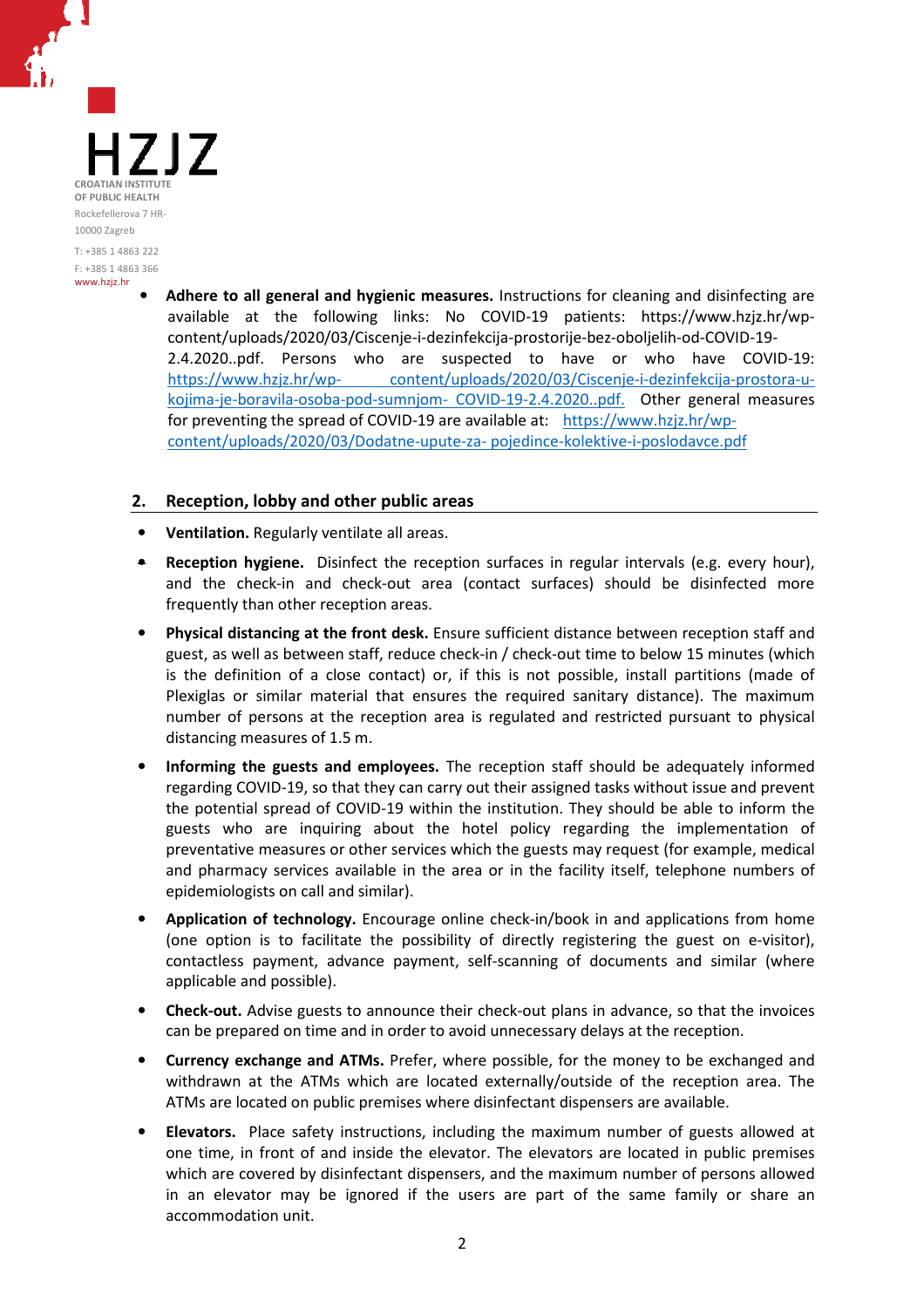717 CROATIAN INSTITUT **OF PUBLIC HEALTH** Rockefellerova 7 HR-10000 Zagreb T: +385 1 4863 222 F: +385 1 4863 366

www.hzjz.hr

- **Conditions for maintaining the hygiene of sanitary facilities.** Intensified cleaning, disinfection and ventilation of public sanitary facilities every two hours (and more often if necessary), increase the number of employees responsible for daily cleaning in each sanitary facility. Restrict the simultaneous use of a sanitary facility in accordance to its size and prescribed sanitary conditions.
- **Business centers/conference areas.** Mandatory disinfection of tables and all of the equipment after use. Adhere to 1.5 meter physical distancing rule between individual guest groups.
- **Children content.** Ensure functioning in the same manner as prescribed for kindergartens and playgrounds in the cities. Recommendations are available at the CIPH's website.
- **Equipment availability.** If necessary, provide guests with available thermometers and protective masks and gloves (upon request).

# **3. Food and beverage service areas and shopping facilities**

• **Shops and hospitality facilities in the hotel should operate in accordance with the decisions of the Civil Protection Headquarters and existing recommendations for those activities outside of the hotel.** Instructions for the operation of shops are available at the following link: https://www.hzjz.hr/wp-content/uploads/2020/03/Preporuke-za- sprečavanje-infekcijeu-trgovinama-koje-započinju-s-radom-u-okviru-postupnog- ublažavanja-restrikcija-vezanihza-COVID-19.pdf. Instructions for hospitality facilities are available at the CIPH's website: https://www.hzjz.hr/sluzba-epidemiologija-zarazne-bolesti/koronavirus-najnovije-reporuke/

## **4. Accommodation units**

- **Cleaning frequency of accommodation units.** Cleaning, as well as the changing of bed linens and towels, will be performed pursuant to existing standards, and the guest will be informed that changing of bed linen and towels can be arranged differently if they so wish, i.e. it can be adapted to the demands of the guest (e.g. for the room to be cleaned and the towels and bed linens changed only during arrival/departure).
- **Cleaning surfaces and sanitary facilities.** All surfaces with which the guest came into contact with (nightstand, table, chair, coffee table, any and all furniture, amenities, telephone, remote control, etc.), have to be cleaned with a suitable detergent and disinfectant. Special attention has to be given to the cleaning of all bathroom surfaces before new guests arrive.
- **Bed linen and towels.** Used bed linens (bed linens and towels in the bathroom) have to be kept in a closed container, which is separated from the trolley with clean bed linens; dirty and clean bed linens must always be kept separate and must not come into contact with one another.
- **Informing the guests.** Ensure that the information/instructions regarding the new procedures for room cleaning and change of bed linens are clearly visible and available to guests.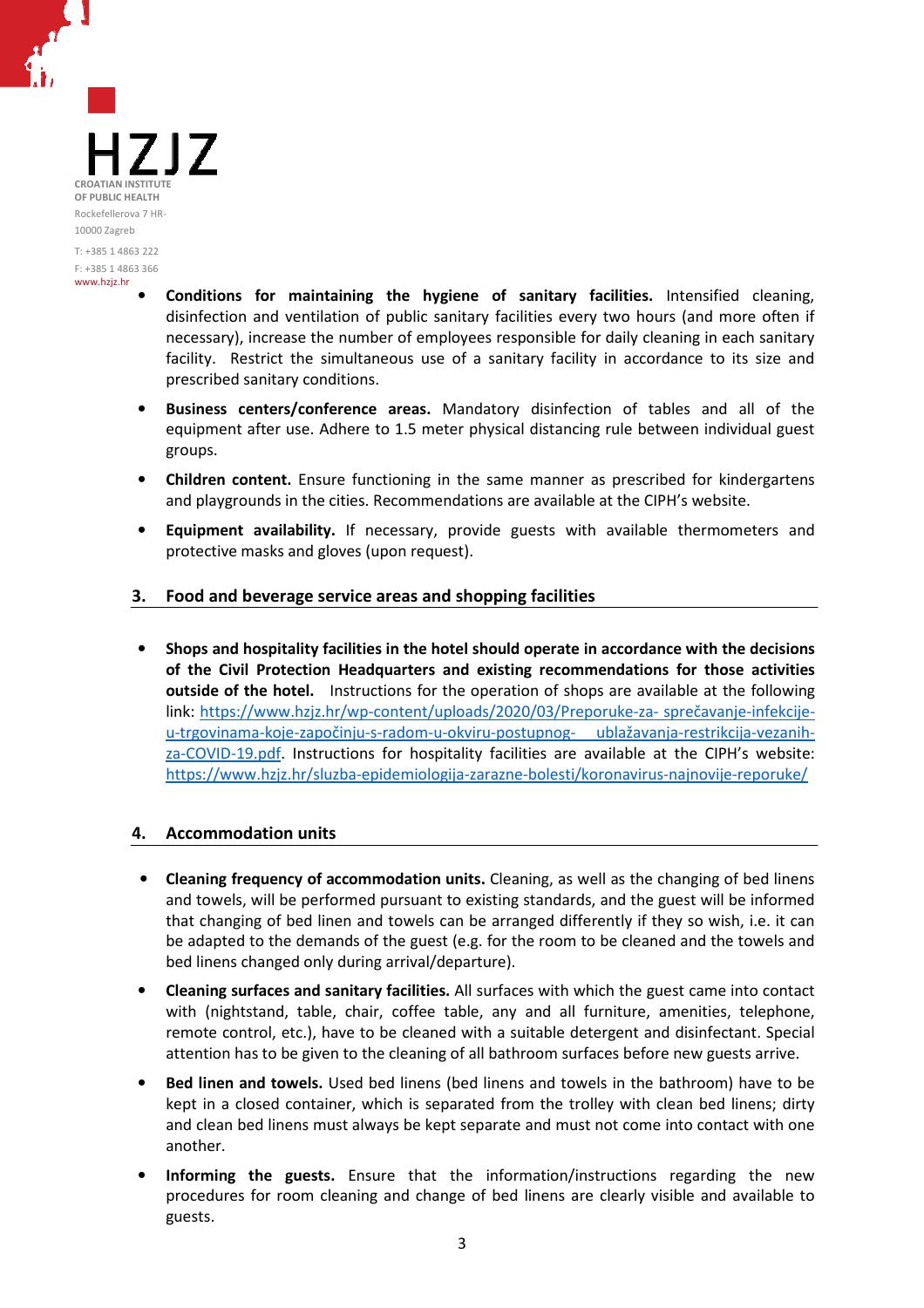

#### **5. Recommendations for hotel staff**

- **General protective measures.** Avoid close contact with persons who are exhibiting symptoms of elevated body temperature, coughing and/or difficulty breathing. Avoid touching the face, mouth, nose and eyes, shaking hands and intimate conversations, and keep social distance. When coughing or sneezing, cover your mouth and nose with your elbow or paper handkerchief, which needs to be thrown into the garbage bin immediately afterwards and you should wash your hands. Regularly wash your hands with soap and water, or use an alcohol based disinfectant, or other agent which is safe on skin and has virucidal properties according to the manufacturer's instructions.
- **Maximum protection of customers and hotel staff.** If possible, install a protective barrier at the place of service and at the cash register which will physically separate the cashier from the customer. Contactless payments should be encouraged. While they are on the hotel premises, visitors have to adhere to physical distancing measures and maintain a 1.5 meter distance between themselves and other visitors, unless they are members of the same family or group.
- **Daily measurement of body temperature.** The staff should measure their body temperature before their morning shift. If their body temperature is higher than 37.2 °C in the morning, if the person feels sick or has any signs of the diseases (refers to all symptoms and signs of the disease, not just respiratory diseases), they should contact their superior and not come to work until he calls the competent family physician.
- **Working in two shifts.** If possible, work should be organized in two shifts, in such a way that there is at least an hour separating the first and second shift, that hour should be used for cleaning and disinfecting surfaces during routine cleaning. The surfaces are disinfected with an alcohol-based disinfectant with a concentration of at least 70%, or some other agent which is safe on skin and with declared virucidal properties pursuant to the manufacturer's instructions.
- **Informing the staff.** Before starting work / opening, educate the staff on all measures which are being implemented.

## **6. Technical service and maintenance**

- **Use of water and chlorination.** The maintenance of hygienic conditions of the pool water (bathing water) and ensuring that the water treatment device is running faultlessly is carried out in the usual way. Concerning pool water, it is possible to use the maximum permitted concentrations of chlorine.
- **Textile washing and dishwashing equipment.** It is necessary to verify the proper functioning of the dishwashing and textile washing equipment, especially the working temperature, as well as the correct dosage of cleaning and disinfection chemicals.
- **Air conditioning units, heating and ventilation units (HVAC).** Pay special attention to the state of the filters and maintain the correct indoor air exchange rate. The proper functioning